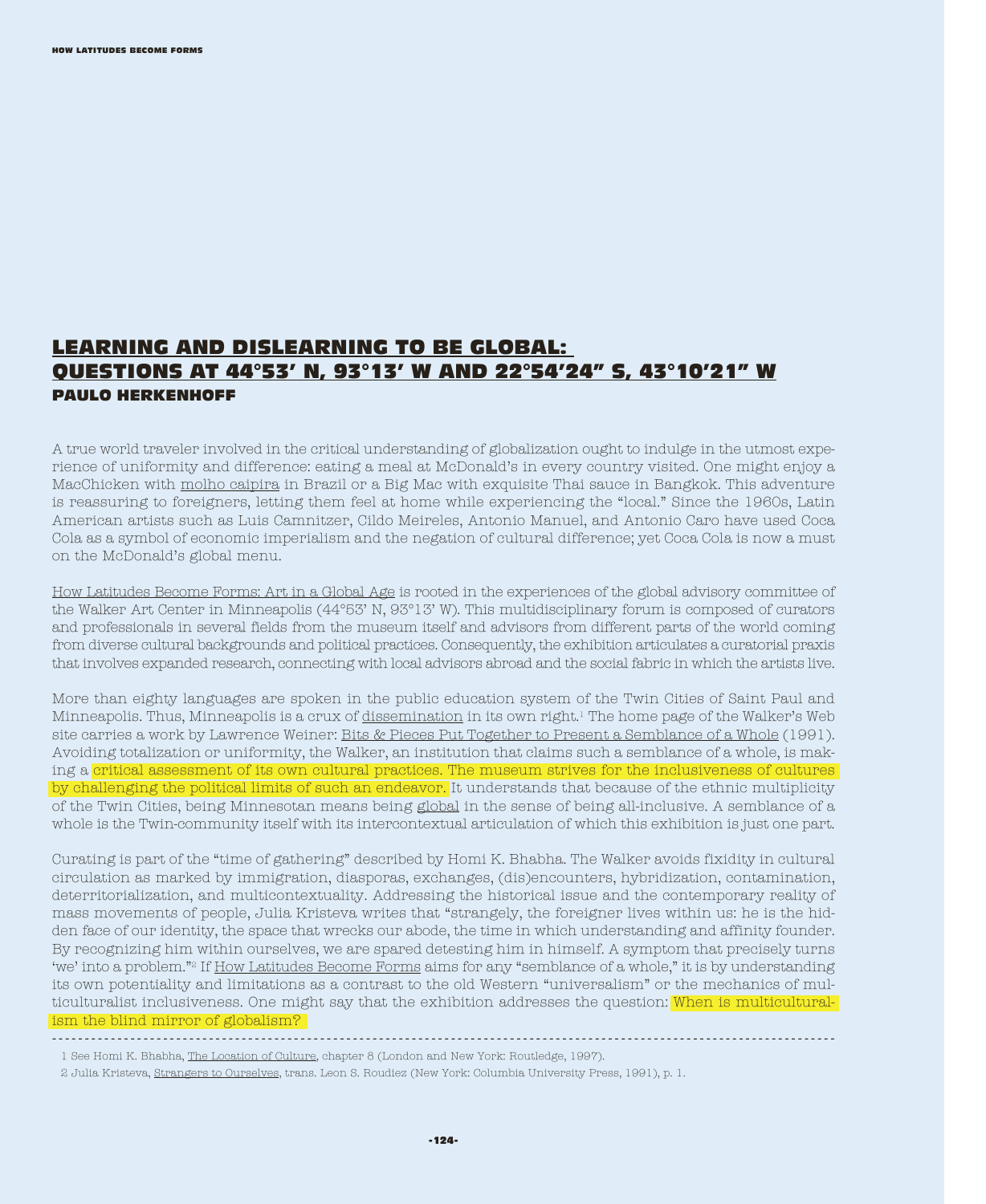HOW I

LATITUDES EN LATITUDES EN LATITUDES EN LATITUDES EN LATITUDES EN LATITUDES EN LATITUDES EN LATITUDES EN LATITUD

J<br>B<br>B

FORMS

Is the coining of "glocal" (global + local) the construction of a euphemism? If so, a euphemism for what? The Web site Heavens-Above.com contains a database of more than two million locations, nearly every town and village around the world. How Latitudes Become Forms is not a geographic survey attempting to sum up such a multitude of "local places." Rather, it is a constellation comprising "localizations" of artistic practice developed by the individual experience of each curator. It presents not a homogenization but a poetical semblance of the parcours. How Latitudes Become Forms grasps places/latitudes/longitudes without leveling cultural differences. It seems to follow Jorge Luis Borges' proposal that for literature to be inventive it should transform the mirror into a lens. Thus, instead of a mirror, the show becomes a lens for examining latitudes and specific cultural practices. Its antisurvey format does not search for a totalizing concept of the world, an approach that would be a surefire recipe for intellectual failure in this case.

If curating implies making discerning judgments, choices, and implicit exclusions, then the present text, written in Rio de Janeiro (22°55' S, 43°12' W), will use the opportunity to discuss other curatorial possibilities and some artworks that, even though not included in How Latitudes Become Forms, present an agenda of parallel issues through different approaches. The open intellectual climate of the Walker invites such a confrontation with its own curatorial framework and acknowledges alternative models, not one of which claims the monopoly of being "right."

The Walker Art Center could be taken as a paradigm of the cosmopolitan experience with an eye on the margins and edges.3 Umberto Eco called the universal exhibitions of the nineteenth century a "pacific arena" for dispute among the colonial empires. The primal biennial, the *I Esposizione Internazionale d'Arte* held in Venice in 1895, reflected that model. How Latitudes Become Forms finds distance from that format and its origins in international and intranational disputes. It avoids the issues raised in Freud's Civilization and Its Discontents, including regional disputes ("the narcissism of small differences"), and resists the forces of internal colonialism. Instead, it proposes a solidarity of knowledge that extends beyond any geographic borders and beyond any politics of domination. The organizers of How Latitudes Become Forms began from the point of view of a stranger, but did not act from the idea of cultural strangeness or the Freudian notion of the uncanny. Kristeva has problematized certain notions of belonging: "The foreigner comes in when the consciousness of my difference arises, and he disappears when we all acknowledge ourselves as foreigners, unamenable to bonds and communities."4 One option for an exhibition such as this might be to look at the global, at latitudes, within its own community. However, How Latitudes Become Forms takes an approach different from Tolstoy's formula for universality, namely, the universal in your own village.

In 1519, Lopo Homem, a cartographer in Lisbon (38°43' N, 9°8' W), drew a mapa mundi showing Africa, America, Asia, and Europe all connected by a continuous land strip in the southern latitudes. Homem was trying to depict the logical "necessity" of territorial continuity to account for the dispersion of the descendants of <u>only one</u> couple (Adam and Eve).5 His intention was to reconcile a metaphysical "truth" to the new geographic reality of his time. Curating, too, is about establishing crucial links. At what point do curatorial activities do the super-structural job of mapping out the symbolic groundwork needed for the capitalist expansion drive? Although How Latitudes Become Forms proposes no aesthetic truth to rule "bits & pieces" of the world, one might ask: Is globalization a mandatory violent passage for all societies and individuals in the five continents? Did the ideology behind the expansion of capital and global territory become the contemporary metaphysical truth? What are the cultural wars being fought within globalization? Who wins them? Who resists? Some artists operate in contexts of resistance or are dealing with unreconcilable attitudes toward globalism. Many fight against art becoming a pawn of diplomatic strategies or a weapon for cultural wars in a new world order. How latitudes (and longitudes) become forms is obviously not the same process as how latitudes (and longitudes) lose their forms. ------------------------------------------------------------------------------------------------------------------------

<sup>3</sup> See for example the Walker Art Center's exhibition Painting at the Edge of the World (2001), curated by Douglas Fogle.

<sup>4</sup> Kristeva, Strangers to Ourselves, p. 1.

<sup>5</sup> It took Portugal more than a century to develop the nautical and cartographic technology that made possible the European navigation in open oceans to reach the "four continents." From the perspective of this time and belief system, the native peoples of the Americas, lacking the skills for that type of navigation and yet being descendants of Adam and Eve, could never have reached their continent except by crossing firm land.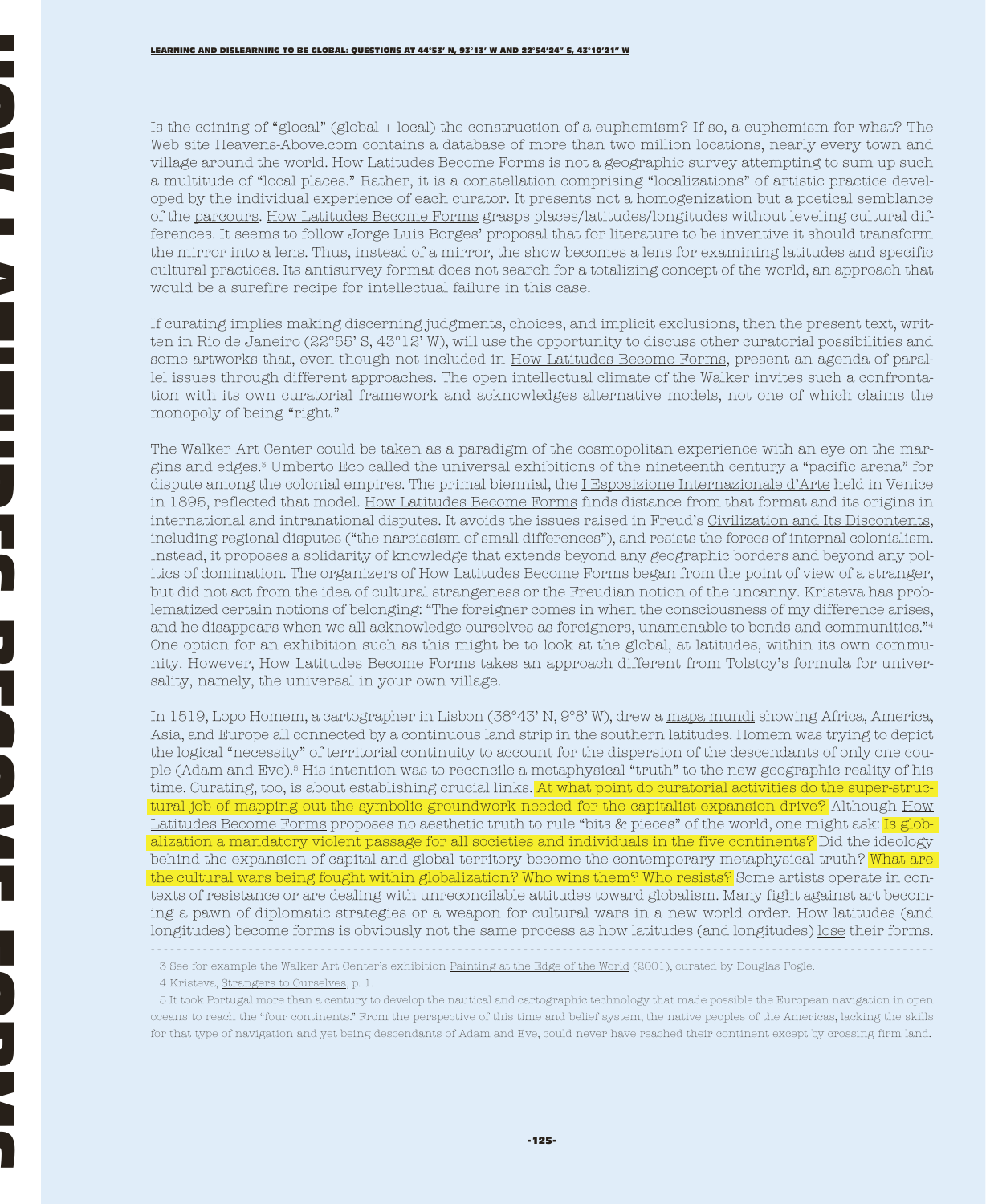It took an artist such as Öyvind Fahlström, born in the Third World (São Paulo, at 23°33' S, 46°38' W) of Swedish origin, to create in the early 1970s a cartographic model of the world revealing the perverse articulation of economic interests and power across the world. His world map resembles a jigsaw puzzle or a quilt of territories of influences and anticipates the mapping of globalism (despite the Cold War division between capitalism and communism inherent in his vision of the world in which he lived). At about the same time, German artist Hans Haacke, living in New York (40°47' N, 73°58' W), exposed the "unfinished business" in the reductive relationship between corporations and art. At what point does globalization become a form of imperialism? Is globalization renewing ethnocentrism? What are the roles for curators here? If globalization is a manifest destiny of post–Cold War mankind under a uniform imperial Pax, then where is the place for true dissent? Against all odds of the reigning Eurocentric perspective in the 1960s, three Brazilian critics—Mário Pedrosa and the poets Haroldo de Campos and Ferreira Gullar6—carried through the unfinished battle of affirming that artists in the Third World had true possibilities for developing innovative, nonderivative art. Their arguments were supported by theoretical references to Engels and Lukacs and by the actual cultural production in underdeveloped countries.

Fahlström developed a military, political, and economic cartography—displaying the all-latitudinal reach of power. His maps included sources of energy, geopolitical divisions, oppressive regimes in Brazil, China, and South Africa (countries of origin for a number of artists in How Latitudes Become Forms), and sites of military intervention by the United States (host country for the show). Curating does not mean the neutralizing of meaning, but it can be a somewhat disjunctive process for establishing knowledge. The current exhibition, however, rejects monoglot curatorial channels. It allows room for inquiring why some people see in globalization the chance for a new world and others see the risk of an unprecedented oppression. Will the global world be uniform? Or will it be inventive and diverse, creating new identities, imagining new mestizages?<sup>7</sup> The irony of The Blonde Africa (2000) by Guillermo Kuitca, an artist from Buenos Aires (34°32' S, 58°28' W), is built from the unexpected ambivalence between architectural configurations and world maps. In it, the world is shaped like a housing project. Countries or continents become part of a construction plan in which the shape, size, and proportions of regions change. "Obese" countries appear when architecture disappears: cartography becomes a statistically proportionate space as the artist gives more area to countries with higher levels of accumulation of wealth. If Kuitca sees architecture as the blind spot of geography,<sup>8</sup> How Latitudes Become Forms aims to not become the blind spot of art. Curators cannot be cartographers, but rather are voices in the intercultural dialogue.

Artists raise numerous dissident perspectives about "this possible globalization."9 In Marulhos (1997), Cildo Meireles, an artist from Rio de Janeiro, presents the voices of all kinds of people speaking a single word in many languages: acqua, água, air, biyo, eau, nuróc, pani, voda, wai, wasser, water, etc. Meireles argues that "the idea of a country, a nation dissociated from the idea that we are all in the same boat" is unthinkable. He relentlessly points out that globalization serves to benefit large capital and acts within an "inertial situation." Meireles' oeuvre apprehends vast spaces: the cosmos, ideological circuits, ghettos, currency, and worldwide radio waves. His Babel (2001) is a tower made up of hundreds of radios tuned in to stations from around the world. "Dat fiind articularea precisa a 'poeticii spatiului,' lucrarea Babel a lui Meireles se apropie mai mult de Monumentul Internationalei a Treia a lui Tatlin decit de Turnul Babel a lui Brueghel."10 Babel has some autobiographical connotations for the artist, since "imisakazo kwakuyimithombo ethembekile yokuxhumana e Brazil ngesikhathi sokukhula sika Meireles."11 Discussing the history of communications, Finnish curator Maaretta Jaukkuri has noted that "radio on alkusoitto maailmanlaajuiselle media-aikakaudelle alkua. Sillä on selkeät yhteydet inter-

8 Guillermo Kuitca in conversation with the author, August 9, 2002.

9 All statements by Cildo Meireles are from a conversation with the author, August 14, 2002.

10 ("With its sharp 'poetics of space,' Meireles' Babel is more akin to Tatlin's Monument to the Third International than to Brueghel's Babel Tower.") Paulo Herkenhoff, "Babel," in ARS 01, exh. cat. (Helsinki: Kiasma Museum of Contemporary Art, 2001), p. 157; translated into Romanian by Roxana Marcoci.

11 ("Radios were potent instruments of communication in Brazil during Meireles' childhood.") Ibid.; translated into Zulu by Walter Chakela.

<sup>------------------------------------------------------------------------------------------------------------------------</sup> 6 See Mário Pedrosa, "Vicissitudes do artista soviético," Correio da Manhã (Rio de Janeiro), August 28, 1966; Haroldo de Campos, "Da razão antropofágica: diálogo e diferença na cultura brasileira" (1980), first published in "A Poesia Concreta e a Realidade Nacional," Tendências (Belo Horizonte, Brazil), no. 4 (1962); and Ferreira Gullar, Vanguarda e Subdesenvolvimento, Ensaios sobre a Arte (Rio de Janeiro: Civilização Brasileira, 1969).

<sup>7</sup> These questions derive from Roger-Pol Droit, "Mondialization et inventions culturelles," a review of Arjun Appadurai's Après le colonialisme, in Le Monde, Dossier sec., December 7, 2001.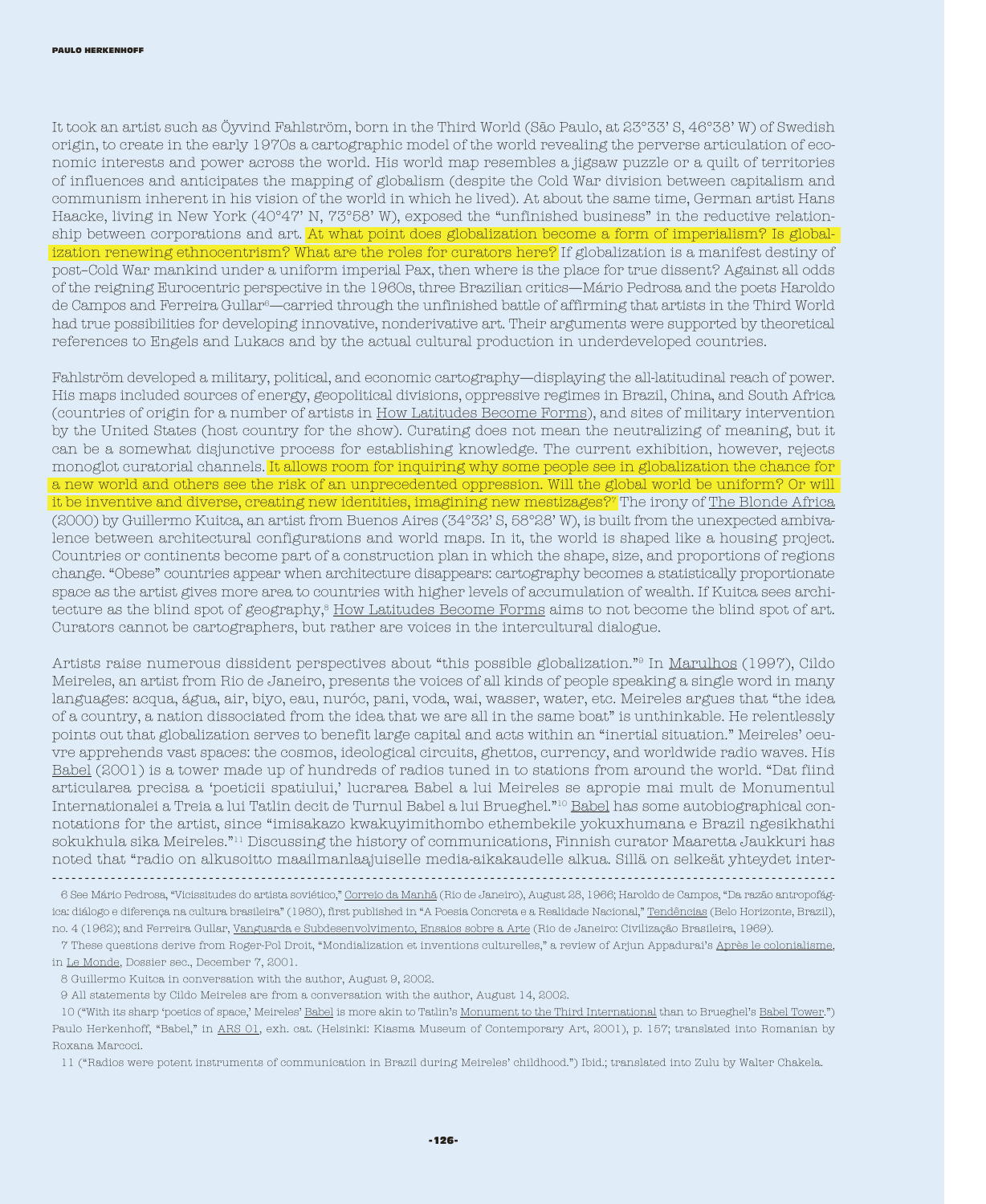nettiin ja satelliittikanaviin ja kaikkiin näihin meidän ympärillämme kuhiseviin medioihin."12 Paul Virilio warns us about the development of "Grand-Scale Transhorizon Optics," which would be "the site of all (strategic, economic, political …) virtualization. Without it, the development of globalitarianism, which is preparing to revive totalitarianism of the past, would be ineffective."13 Babel and How Latitudes Become Forms are situated between the all-encompassing sign of Aleph and the all-encompassing desire in Borges' Library of Babel, between the essential and the excessive.

Meireles' tower of transmissions reminds us that since the thwarting of Babel and the scattering of peoples, a single universal language that "would allow for pursuing one common project" is impossible. Embracing that multiplicity, Meireles resists the impending disappearance of half the existing languages in the world. A global humming is transmitted in Babel and in the work of Iñigo Manglano-Ovalle, an artist based in Chicago (41°53' N, 87°38' W). His installation Climate (2000) is a techno-political machine. In contrast to Walter Benjamin's hopefulness, Manglano-Ovalle's skepticism expects no progressive social change to occur through the refunctioning of communication technology. The artist points out the scarcity of critical social discourse in our times. The continuousness of global market information generates the entropic loss of latitude. Manglano-Ovalle's use of military and communication technologies in real time, or through night vision, creates a calculated "synchronized global access," as in Nocturne (2002). His work contains anxiety emerging in virtual space and in the experience of a telematic horizon of solitude of individuals and the abandonment of social groups. This could be a portrait of the distopic curator of "how forms lose their latitudes." Manglano-Ovalle's use of omnipresent techno-politics matches Virilio's description of the "the end of the space."14 How Latitudes Become Forms gives visibility to a scenario for the emergence of art. This experience eschews that anxiety of the omnipresent curatorial gaze and the all-encompassing eye that captures every change in art in real time or through an all-powerful night vision. Curating is not like the humming of an artistic world-climate forecast through which everywhere is turned into a communicational nowhere.

Before the fall of the Berlin Wall, Tseng Kwong Chi performed as a communist tourist. Latitudes did not become form; he traveled around the world to take his picture at well-known sites, always dressed in the "Chinese communist" uniform. Like a "foreign agent," he developed no real relationship to the locales, be it Checkpoint Charlie in Berlin (52°27' N, 13°18' E), Cristo Redentor in Rio, Notre Dame in Paris (48°49' N, 2°29' E), or the Statue of Liberty in New York. In a recent series of videos, Kim Soo Ja deals with the specific moods of various cities: Tokyo (35°41' N, 139°46' E), Shanghai (31°12' N, 121°26' E), New Delhi (28°35' N, 77°12' E), New York, and Lagos (6°27' N, 3°24' E). This artist from Seoul (37°34' N, 126°58' E) applies a single formula to all these places: she stands in an immobile yoga position and is filmed from the back. The crowds in each town pass by her like a river. The viewer is able to discern differences in cultural attitudes within the social psychology of each city and a corresponding set of individual behaviors within the mob's interaction with the artist: indifference, curiosity, friendliness, playfulness, thievery. The imaginary becomes active when latitudes become desire. Artist David Hammons' sale of snowballs might make more sense to inhabitants of the Tropics than it did to his confused New York customers. In Turismo (2000), Judi Wertheim and Leandro Erlich play on the Cuban fascination with snow. In this work, members of the public in Havana (23°8' N, 82°21' W) have their pictures taken in a wintery Alps setting, with bemused bewilderment.

What are the "productive assets" in different cultural latitudes? In "Aesthetics of the Third World" (1969), Arthur Barrio noted "a growing trend in the field of visual arts in the First World to use materials considered expensive to my reality, by our standards within the socioeconomic reality of the Third World (including Latin America), since these industrial products were not ours, were not within reach."15 Instead, Barrio proposed the use of perishable and cheap materials to problematicize the inscription of art production in economic latitudes, "since creation cannot be conditioned, but has to be free."

<sup>------------------------------------------------------------------------------------------------------------------------</sup>

<sup>12 (&</sup>quot;Radio is the beginning of the media age in a wider context, so it has connotations to internet and satellite channels and all these media buzzing in the air today.") Maaretta Jaukkuri, quoted in ibid.; original quote in English and Finnish.

<sup>13</sup> Paul Virilio, The Information Bomb, trans. Chris Turner (London and New York: Verso, 2000), p. 15.

<sup>14</sup> Ibid., p. 7.

<sup>15</sup> Arthur Barrio, in Barrio (Rio de Janeiro: Fundação Nacional de Arte, 1978), p. 5. Translation by the author.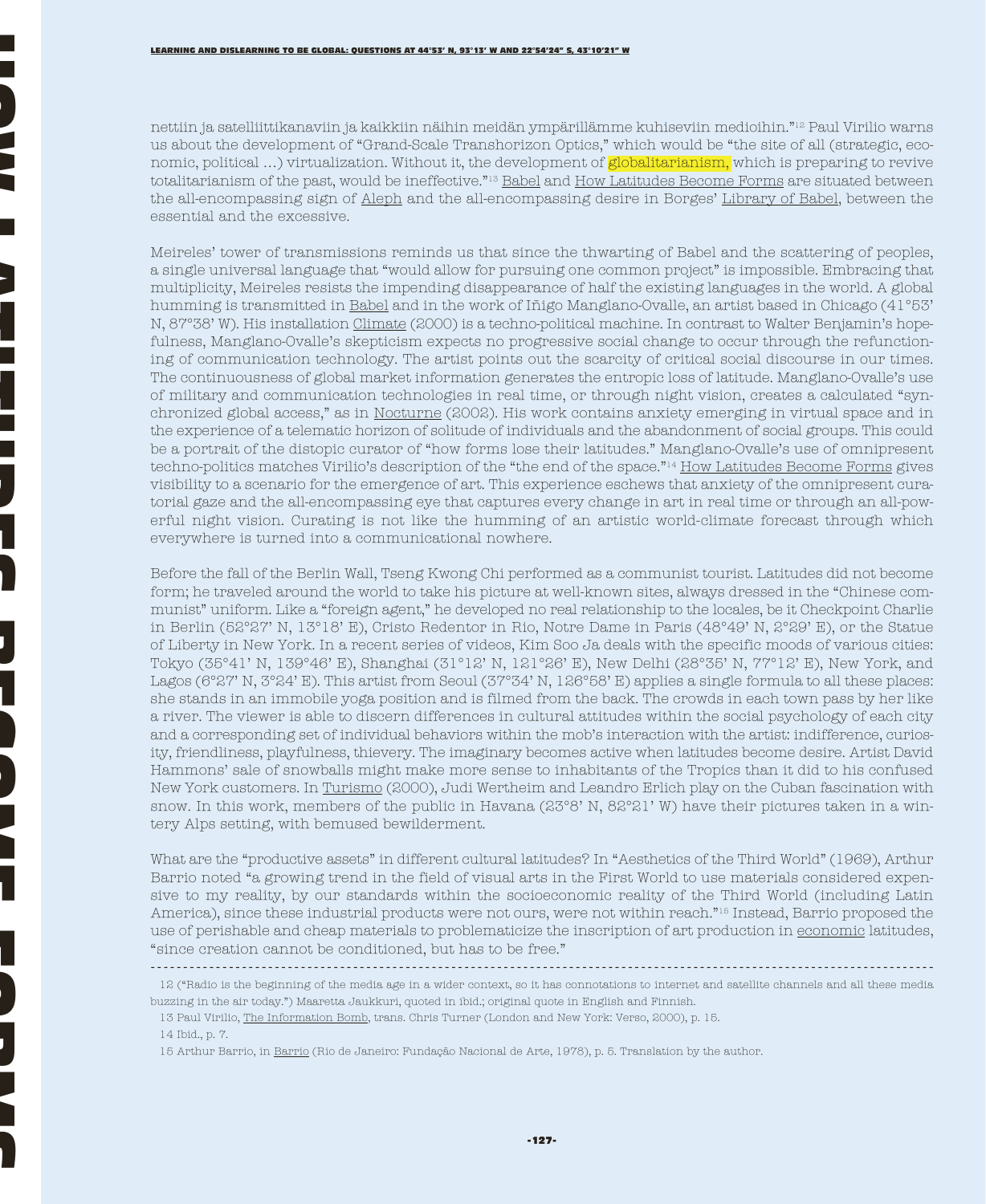Some women have called for responsibility in the face of social oppression (individual latitudes). In Mineirinho (1962), Brazilian writer Clarice Lispector asked herself what her own social responsibilites were in the face of urban violence, and Jamaica Kinkaid, in her book A Small Place (1988), confronted white people about postcolonial racism in her native Antigua. In the late 1980s, North American artist Adrian Piper distributed her business cards with inquiring observations on racism to the public at art exhibitions. In her short and fastpaced video Meditation on Vacation (2002), Nigerian artist Fatimah Tuggar, born in Kaduna (10°33' N, 7°27' E), contrasts expropriation within the First and Third World polarity with modern strategies of appropriation in art by incorporating a large number of citations in a collage of images taken from films and from the Web.

The mechanisms of global articulation include immigration, drugs, Coca Cola, terrorism, communications, weapons smuggling, capital, omnipotent governments, weather, man-made global warming caused by dumping carbon dioxide into the atmosphere, natural catastrophes, asteroids, disease (including the insect-transmitted variety), sex and AIDS, tourism, and art. Curatorial mobility becomes part of the tourism industry; criticism is reduced to a function of the market; collecting is investing; biennials are strategies within regional disputes over power or visibility. Focusing on the specificity of places and the singularity of artists and their practices, How Latitudes Become Forms disrupts the idea of curatorial practice as tourism, cultural shopping, or the researching of token artists for geopolitical purposes. The etymology and meaning of the word latitude is: a transverse dimension; breadth; width as opposed to length; also occasionally spaciousness. Unlike the old Northern Hemispheric system of compiling "world surveys," which occasionally incorporated artists from Latin America or Africa as long as they lived in the metropolitan countries, curating a show such as How Latitudes Become Forms requires actual traveling and personal engagement by curators.

Florian Pumhösl has been following the dispersion of modernity in unexpected places, from Armenia to Uganda. Working from Vienna (48°15' N, 16°22' E), with its indoor-modernism invisible to tourists, he has created a selective portrait of Kampala (0°18'45" N, 32°34'12" E) that shows the city's planning, building, and destruction by civil war. Whereas urban planning in Kampala reflected social and ethnic division and separation, modern architecture marked the passage from colonial status to independence. Pumhösl works with an ethos that refers to the model of exhibition spaces. He conceptually "remodels" history, using the character of architecture as a platform for other political ideas. As he concludes, "modernization is not a local phenomenon but it has local effects." Kampala, like Vienna and Yerevan (40°10' N, 44°31' E), has a discontinued history. All three localities provide parallel scenarios to the mainstream history. According to Pumhösl, "The Viennese understanding of modernism does not seem to take it very serious if ideas or things really exist(ed). It is more about generating images of modernity which can be used whenever needed."16

As for Latin America, modernism was a process of overcoming the colonial past. The discussions about postmodernity were exhausted even before modernity arrived to large portions of the Latin American population.17 An age of the articulation of differences might now be supplanting Eurocentric art history. But the end of history was announced before the excluded artists and movements (many simply because of their geographic origin) were able to be included in that art history. How Latitudes Become Forms seems aware of the warning provided by Fredric Jameson: "How the various 'ends of art' are now to be coordinated philosophically and theoretically with this new 'closing' of the global frontier of capitalism is our more fundamental question, and the horizon of all literary and cultural study of our time."18

Does globalization correspond in art history to the consolidation of the process that has reduced every other production around the world to minimalism or Pop? Setting a poetical framework, and in contrast to virtual visions, the curatorial process of How Latitudes Become Forms makes its contribution to a worldwide time of exchanges through a concrete approach to artistic realities. It opposes universal voyeurism. It defies the visual ------------------------------------------------------------------------------------------------------------------------

<sup>16</sup> Florian Pumhösl, quoted in Paulo Herkenhoff, "Vienna d' Austria," in Gerald Matt, Lebt und arbeitet in Wien / Living and Working in Vienna, exh. cat. (Vienna: Kunsthalle Wien, 2000), p. 81.

<sup>17</sup> See Néstor Garcia Canclini, "Redefinitions: Art and Identity in the Era of Post-National Cultures," in American Visions/Visiones de las Américas: Artistic and Cultural Identity in the Western Hemisphere, eds. Noreen Tomassi, et al. (New York: American Council for the Arts, 1994), pp. 160–171.

<sup>18</sup> Fredric Jameson, "'End of Art' or 'End of History'?" in The Cultural Turn: Selected Writing on the Postmodern, 1983–1998 (London and New York: Verso, 1998), p. 92.